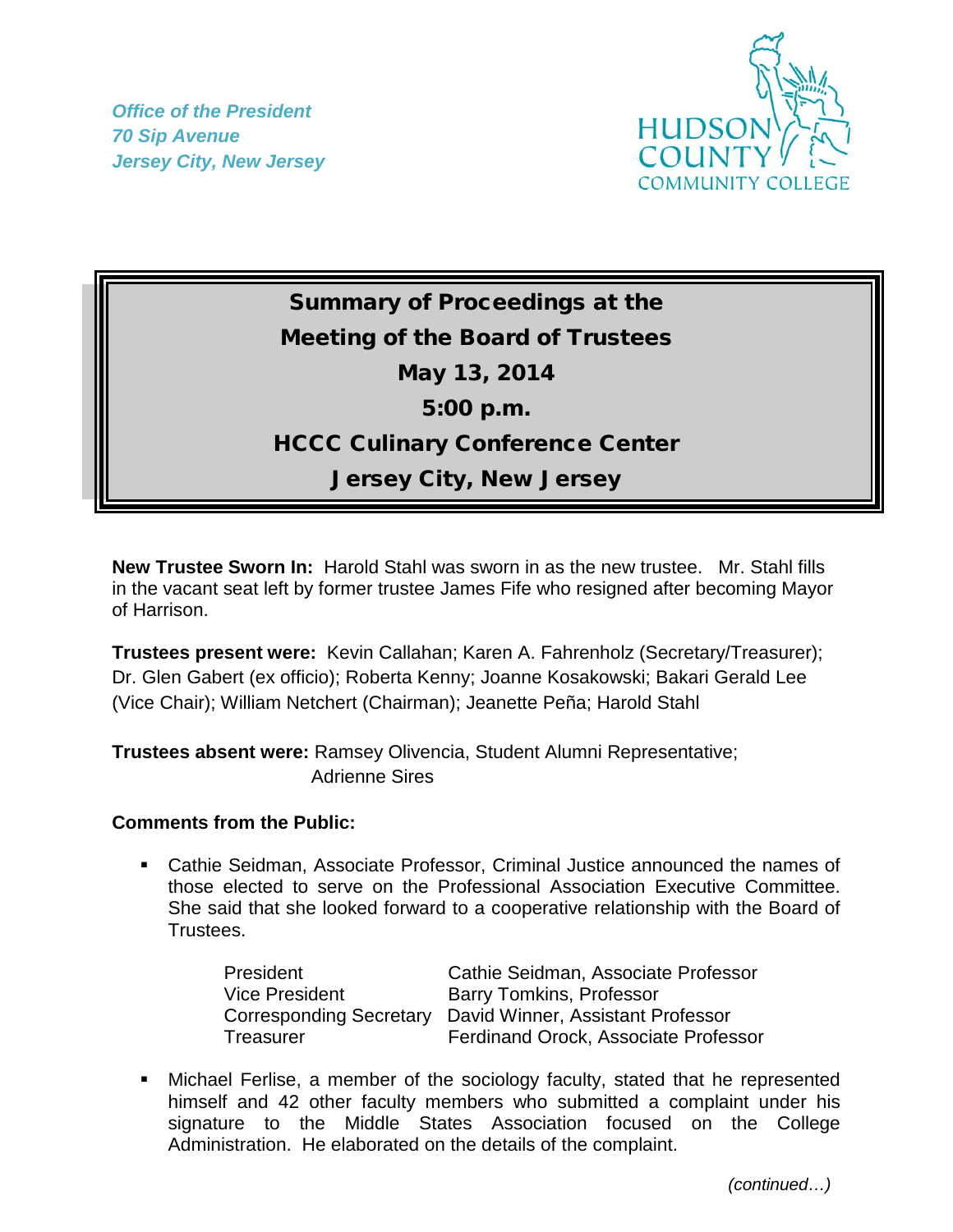.

- Lisa McAllister, representative for 32 BJ Service Employee Union addressed the Board of Trustees about issues concerning the ongoing process for security services to determining an out-source procedure for security services.
- Freeholder William O'Dea added his concerns about contracted security services. He urged the Board to put a formal procedure in place for rejecting bids. Trustee Netchert said the College would look into this.

## **Awards, Recognitions and Special Reports**:

Michael Reimer introduced staff on the Orator, the student newspaper.

Tara Werner, Editor Julie Willis, Co-Advisor Deborah Kanter, Co-Advisor

Tara Werner, Editor, gave a report on the newspaper and shared concerns such as the need for a larger working area.

- Joseph Sansone introduced Alexa Beshara, Associate Dean of Research and Planning, who gave a status report on assessment at HCCC.
- Dr. Gabert gave the following updates:
	- 1. Financial Disclosures have to be completed electronically by Trustees by June 13<sup>th</sup>. Jennifer Oakley, Executive Administrative Assistant, President's Office, distributed information packets and gave instructions.
	- 2. Graduation is scheduled for Thursday, May 22nd, at NJPAC, Newark, NJ, 6:00 pm.
	- 3. Board of School Estimate meeting is scheduled for Tuesday, May 20<sup>th</sup> at 2:00 pm, in the Freeholders' Chambers, 567 Pavonia Avenue, Jersey City.
	- 4. Dr. Gabert requested that the June 10<sup>th</sup> Board Meeting be rescheduled due to the change in date for the Board of School Estimate meeting. The Committee agreed to reschedule the Board Meeting to June 24<sup>th</sup>.

The trustees **approved the minutes** of the Regular Meeting of April 15, 2014

 *(continued…)*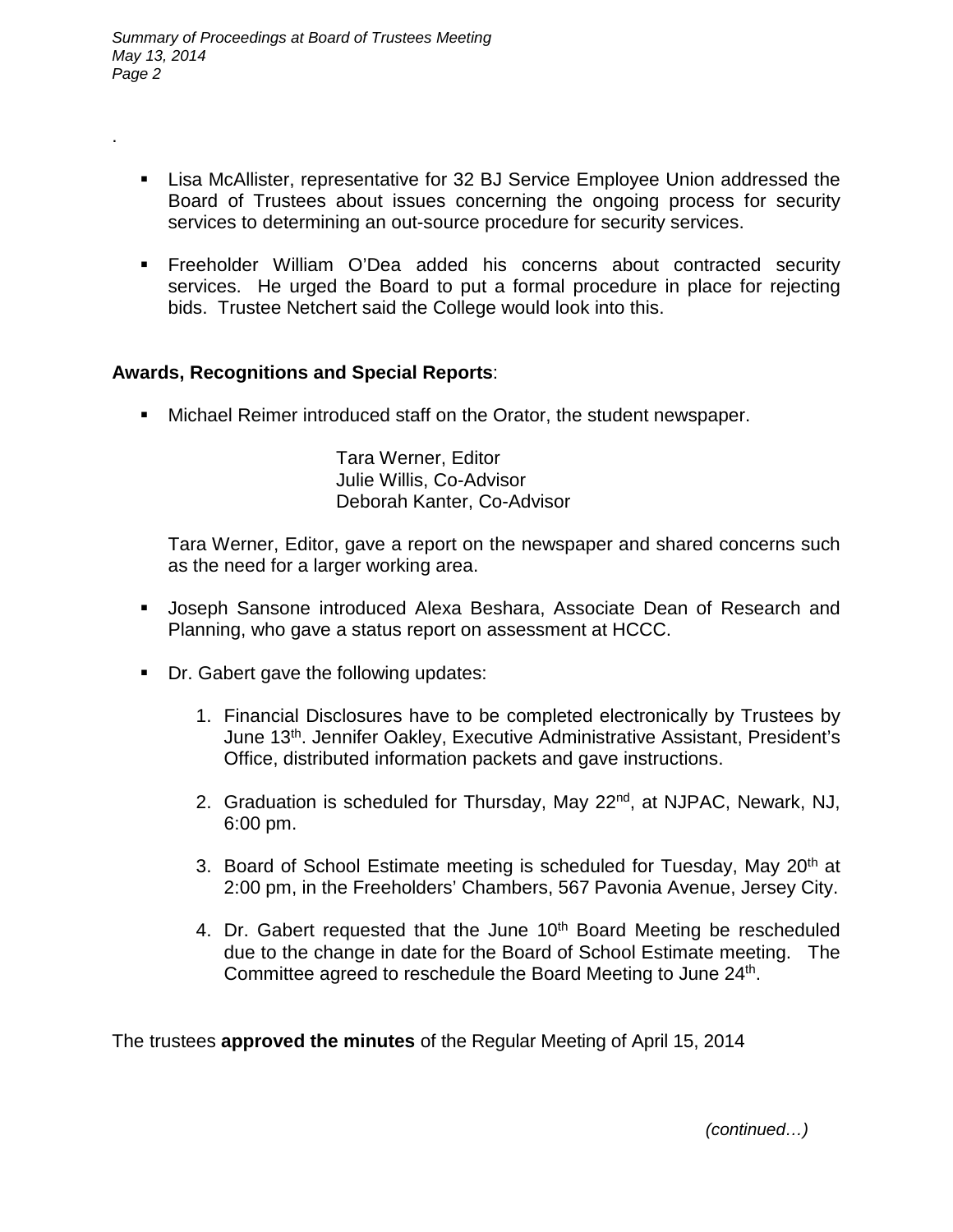The following actions were taken concerning **fiscal, administrative, lease and capital recommendations** brought forward by the Administration and endorsed by the Finance Committee:

- The purchase and installation of a surveillance camera system for the new library building was awarded to Johnston Communications, of North Arlington, New Jersey at a total cost not to exceed \$ 215,561.00.
- The award of a contract for furniture for the new library building was awarded to WB Wood of Basking Ridge, NJ, at a total cost not to exceed \$80,192.26.
- The award of a contract for the purchase of networking equipment for the New Library building was awarded to Johnston Communications of North Arlington, New Jersey, at a total cost not to exceed \$288,173.85.
- The award of a contract for the purchase of wireless technology for the new library building was awarded to Johnston Communications of North Arlington, New Jersey, at a total cost not to exceed \$99,901.00.
- The award of a contract for the purchase of computers for the new library building was awarded to Dell of Round Rock, TX, at a total cost not to exceed \$326,390.30.
- The award of a contract for the purchase of printers for the new library building was awarded to CDWG of Chicago, IL, at a total cost not to exceed \$44,170.80.
- The award of a contract for the purchase of Apple iMacs computers for labs in the new library building was awarded to Apple of Austin, TX, at a total cost not to exceed \$128,143.19.
- The award of a contract for the purchase of computers for podiums in the new library building was awarded to Hewlett Packard of Houston, NE, at a total cost not to exceed \$63,640.35.
- An agreement between HCCC and Kearny Board of Education for use of Kearny High School classrooms for evening classes during Academic Year 2013 – 2014 at a total annual rental cost of \$4,000.00 was ratified.
- An agreement between HCCC and Bayonne Board of Education for use of Bayonne High School classrooms for evening classes for Academic Year 2013 – 2014 at a total annual rental cost of \$8,300.00 was ratified.
- The award of purchase and installation of 3M Gates Detection System for the new library was awarded to 3M Center, of St. Paul, MN at a total cost not to exceed \$24,370.00.
- The award of a contract for installation of burglar alarm system and monitoring services for the new library and other campus locations (70 Sip Ave, 161 Newkirk, 81-87 Sip Ave and 2 Enos Place) through fiscal year 2015 was awarded to Lomax Security Systems, Inc., of Jersey City, New Jersey at a total cost not to exceed \$25,000.00.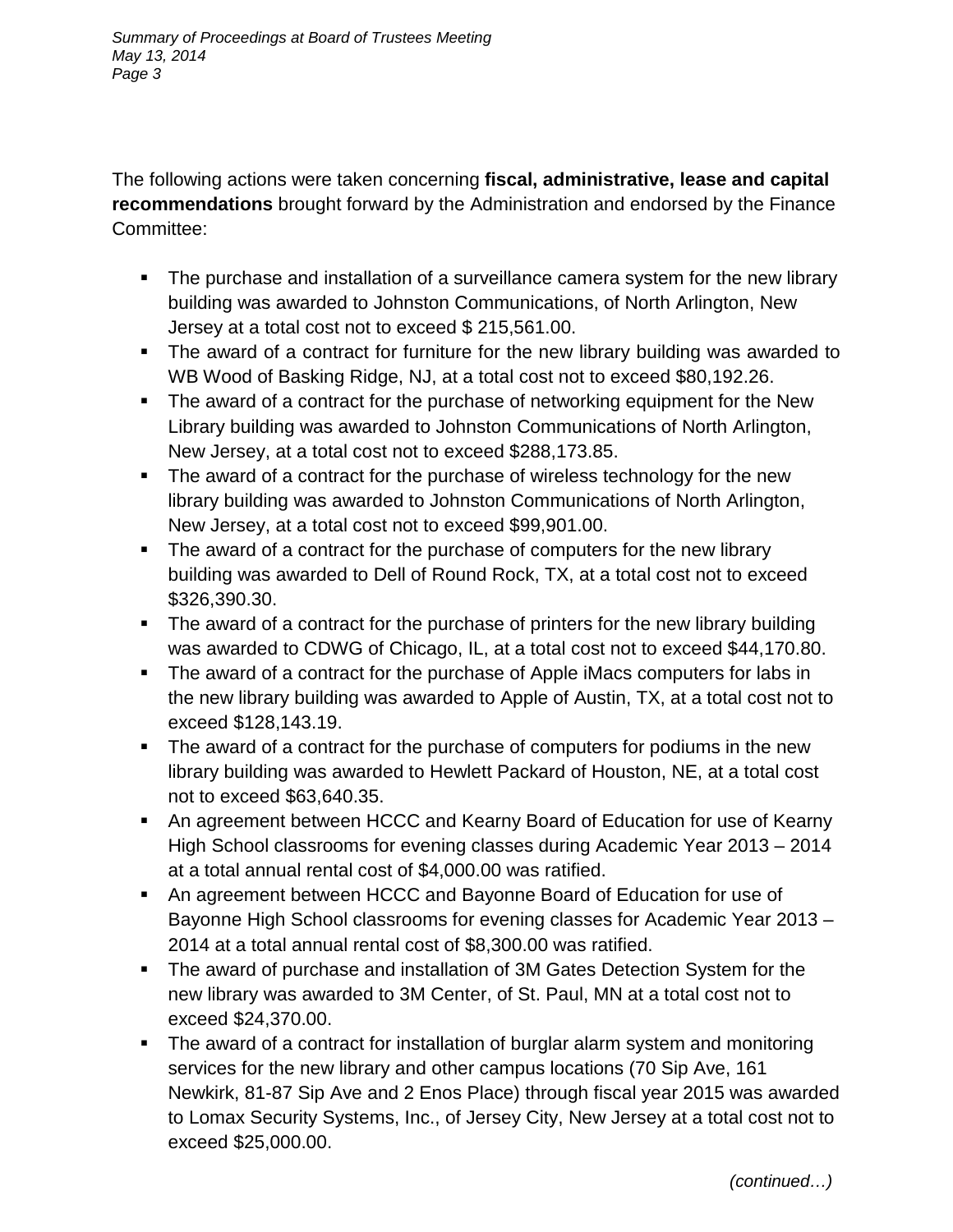- The renewal of dental care insurance contract for  $FY15 FY17$  (3 years) was awarded to Delta Dental
- The award of contract for media services for billboard advertisements for FY15 was awarded to CBS Outdoor Inc. of Fairfield, New Jersey, at a total cost not to exceed \$78,519.00. (*Note:* This is a sole source vendor and the design for the campaign will be provided by the College's Communication Department.)

The following actions were taken regarding **personnel recommendations** brought forward by the Administration and endorsed by the Personnel Committee:

- The retirement of a Professor, Psychology was accepted.
- Staff were appointed to the following full-time job titles: Instructional Designer and Technologist; and HHS Site Coordinator.
- **Promotions for full-time faculty were approved:**

## *From Instructor to Assistant Professor*

| Salim Bendaoud                  | Biology                                         |
|---------------------------------|-------------------------------------------------|
| Kewal Krishnan<br>Patrick Moore | <b>Academic Foundations (Math</b><br>Psychology |
| Ara Karakashian                 | Hospitality                                     |

 *Management*

*From Associate Professor to Professor Sami Khouzam Culinary Arts*

 Persons were approved for inclusion on the list of those authorized for additional new and continuing part-time employment: May 13 – June 30, 2014.

The following actions were taken concerning *academic and student affairs:*

- The termination of HCCC Certificate program in Early Childhood Education/Child Care was approved.
- The implementation of two Professional Development Certificates Child Development Associate (CDA) in Infant/Toddler and Pre-school effective Fall 2014 was approved.

*(continued…)*